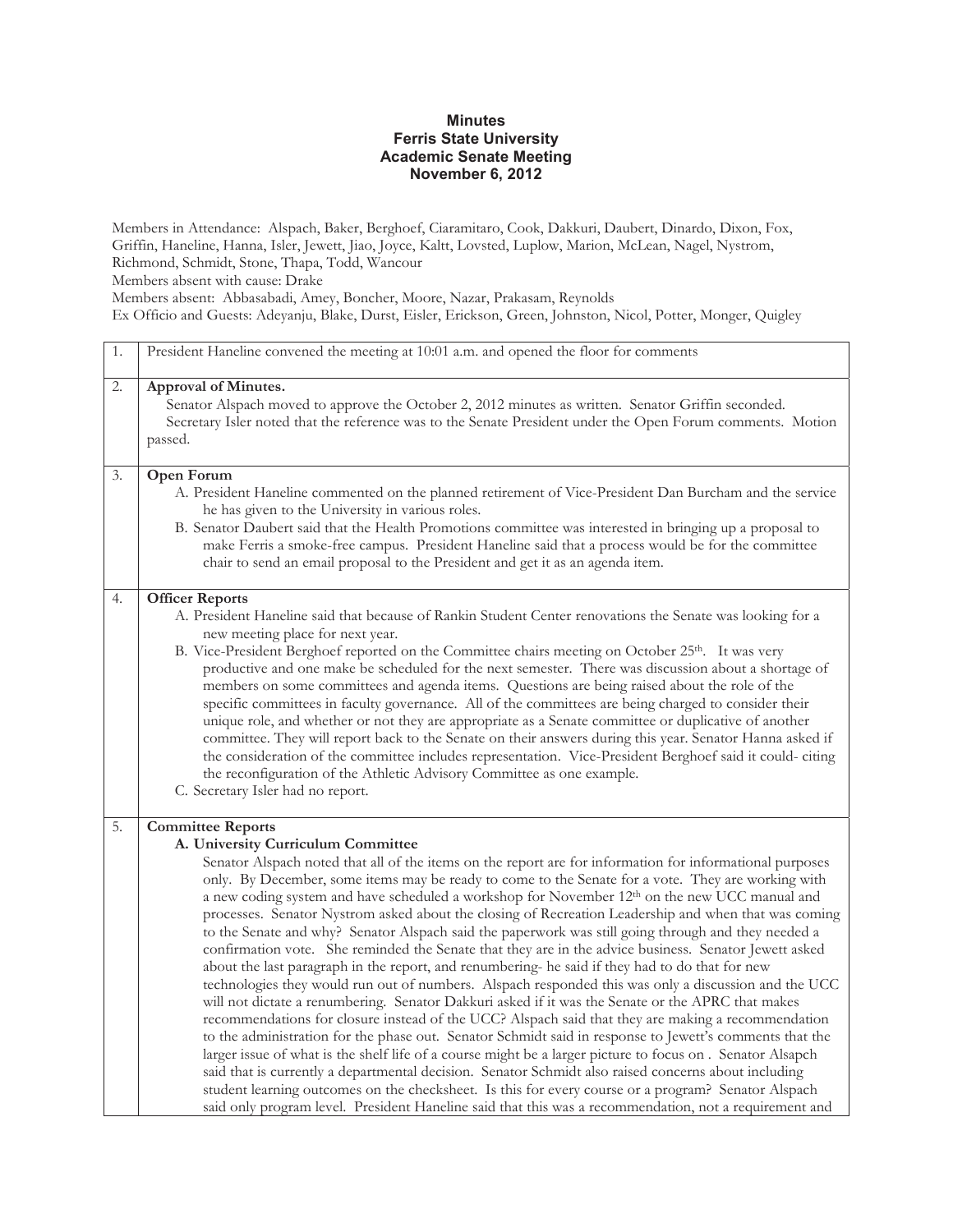|          | no program proposals will be held up because of this issue. Senator Alspach said it was the intent to try<br>to encourage it in the next year. Senator Schmidt asked in what way was the UCC accountable to the<br>Senate. President Haneline said if this became a requirement, it would come up to the Senate for a vote<br>and go forward as a recommendation to the administration.<br><b>B. General Education Task Force</b><br>Vice-Provost Blake said that they had a meeting on assessment with Clifton Franklund and Robbie<br>Teahan. Senator Nystrom asked if the course mapping had begun? Blake said no, not yet.<br>C. Release Time<br>President Haneline reported on release time. He answered a question from Senator Todd about the<br>Academic Program Review release time- it is 50% but was not listed because it is paid out of the                                                                                                                                                                                                                                                                                                                                                                                                                                                                                                                                                                                                                                                                                                                                                                                                                                                                                                                                                                                                                                                                                                                                                                                                                                                                                                                                                                                                                                                                                                                                                                                                                                                                                                                                                                                                                                                                                                                                                                                                                                                                                                                                                                                                                                                                                                                                 |
|----------|------------------------------------------------------------------------------------------------------------------------------------------------------------------------------------------------------------------------------------------------------------------------------------------------------------------------------------------------------------------------------------------------------------------------------------------------------------------------------------------------------------------------------------------------------------------------------------------------------------------------------------------------------------------------------------------------------------------------------------------------------------------------------------------------------------------------------------------------------------------------------------------------------------------------------------------------------------------------------------------------------------------------------------------------------------------------------------------------------------------------------------------------------------------------------------------------------------------------------------------------------------------------------------------------------------------------------------------------------------------------------------------------------------------------------------------------------------------------------------------------------------------------------------------------------------------------------------------------------------------------------------------------------------------------------------------------------------------------------------------------------------------------------------------------------------------------------------------------------------------------------------------------------------------------------------------------------------------------------------------------------------------------------------------------------------------------------------------------------------------------------------------------------------------------------------------------------------------------------------------------------------------------------------------------------------------------------------------------------------------------------------------------------------------------------------------------------------------------------------------------------------------------------------------------------------------------------------------------------------------------------------------------------------------------------------------------------------------------------------------------------------------------------------------------------------------------------------------------------------------------------------------------------------------------------------------------------------------------------------------------------------------------------------------------------------------------------------------------------------------------------------------------------------------------------------------|
|          | Provost's budget instead of the Academic Senate. All other officers and the UCC chair have 25% release<br>time. President Haneline had been granted a one-time 25% stipend last summer                                                                                                                                                                                                                                                                                                                                                                                                                                                                                                                                                                                                                                                                                                                                                                                                                                                                                                                                                                                                                                                                                                                                                                                                                                                                                                                                                                                                                                                                                                                                                                                                                                                                                                                                                                                                                                                                                                                                                                                                                                                                                                                                                                                                                                                                                                                                                                                                                                                                                                                                                                                                                                                                                                                                                                                                                                                                                                                                                                                                   |
| 6.<br>7. | Conversation with Senate- Bill Potter, Associate Provost for Retention and Student Success<br>Associate Provost Potter discussed with the Senate some of the activities that his area has undertaken since<br>transitioning from University College to the Academic Retention and Success unite. Organizational changes<br>include the reclassification of college counselors to Directors of Student Academic Affairs within the colleges.<br>There was an institutional retention summit held during faculty week and a workgroup in 2011-2012. Advising<br>initiatives spearheaded by Deb Cox include academic advisor professional development, appointment of academic<br>advising specialists for pre-programs and encouraging pre-pharmacy students to complete an associate degree so<br>they count into the IPEDS calculations. They are also working with technology programs such as MyDegree audit<br>platform and MAP-WORKS to track freshman and identify the attrition prone ones. Other interventions such as<br>contacting students who applied for graduation but did not receive degrees are "low hanging fruit" which will<br>improve completion. Programmatic activities include the summer bridge program, the Woodbridge Promise<br>College Prep program and the Focus on Student Success grant program. Research interests include the graduate<br>gap between black and white, the courses with high rates of D, F and W grads and research about specific college<br>student success. Senator Schmidt asked if this involved students in Math 010. Senator Nystrom said yes and added<br>that he is concerned that we are not pushing students into college life who may not have a chance to succeed and<br>just build up debt. Provost Erickson said that the summer bridge program was essentially a family decision which<br>may have affected the success rate but he is optimistic about how this may improve graduation rates. Senator<br>Dakkuri asked if these were students who would have been admitted anyway? Provost Erickson said yes but<br>conditionally- and this gave them a semesters worth of credits. Senator Cook asked if the college prep class gave<br>college credit everywhere. Associate Provost Potter said only for Ferris. Senator Marion asked when the clock<br>starts towards graduation. Potter said at the time of being admitted to degree program. Senator Fox asked about<br>initatives for non-traditional students. Potter mentioned the parents program, directed FSUS program and the<br>new transfer center. Senator Baker asked about the investment for these programs. Potter said it was funded<br>internally-\$100,000 for summer bridge program (\$5600 per student). It has not yet been determined how to fund<br>it in the future. Senator Richmond commented that in some case students may arrive at Ferris and not be aware of<br>our capacity to handle mental health issues. Senator Baker asked if there was a correlation between ACT scores<br>and taking Math 110. Those at a certain level do not need to take it. Senator Nystrom commented many do not<br>take math at all.<br>Announcements |
|          | A. President Eisler commented on the Foundation Gala with 500 in attendance. The goal is to double the<br>amount of money given out in scholarships (currently at \$500,000). SPARC is receiving a report on the<br>student debt issue at its November 13 <sup>th</sup> meeting and will propose 8-10 ideas. The Board of Trustees<br>approved a capital renewal and deferred maintenance plan over 5 years. A capital funding proposal for a<br>new Education/Human Services building has gone forward. The Rankin Student Center renovation is<br>going forward and the intention is not to add to student fees.<br>B. Provost Erickson thanked Associate-Provost Potter for the great work that he has engaged in about<br>student retention. He briefly mentioned several new initiatives including the Center for College                                                                                                                                                                                                                                                                                                                                                                                                                                                                                                                                                                                                                                                                                                                                                                                                                                                                                                                                                                                                                                                                                                                                                                                                                                                                                                                                                                                                                                                                                                                                                                                                                                                                                                                                                                                                                                                                                                                                                                                                                                                                                                                                                                                                                                                                                                                                                           |
|          | Readiness, Latino Business and Economic Development Center and the Center for Latino Studies. He<br>has hired a new lab safety coordinator and hopes to announce the new Optometry dean in the next few<br>weeks.                                                                                                                                                                                                                                                                                                                                                                                                                                                                                                                                                                                                                                                                                                                                                                                                                                                                                                                                                                                                                                                                                                                                                                                                                                                                                                                                                                                                                                                                                                                                                                                                                                                                                                                                                                                                                                                                                                                                                                                                                                                                                                                                                                                                                                                                                                                                                                                                                                                                                                                                                                                                                                                                                                                                                                                                                                                                                                                                                                        |
| 11.      | Open Forum<br>A. Senator Griffin asked everyone to please remember to vote.                                                                                                                                                                                                                                                                                                                                                                                                                                                                                                                                                                                                                                                                                                                                                                                                                                                                                                                                                                                                                                                                                                                                                                                                                                                                                                                                                                                                                                                                                                                                                                                                                                                                                                                                                                                                                                                                                                                                                                                                                                                                                                                                                                                                                                                                                                                                                                                                                                                                                                                                                                                                                                                                                                                                                                                                                                                                                                                                                                                                                                                                                                              |